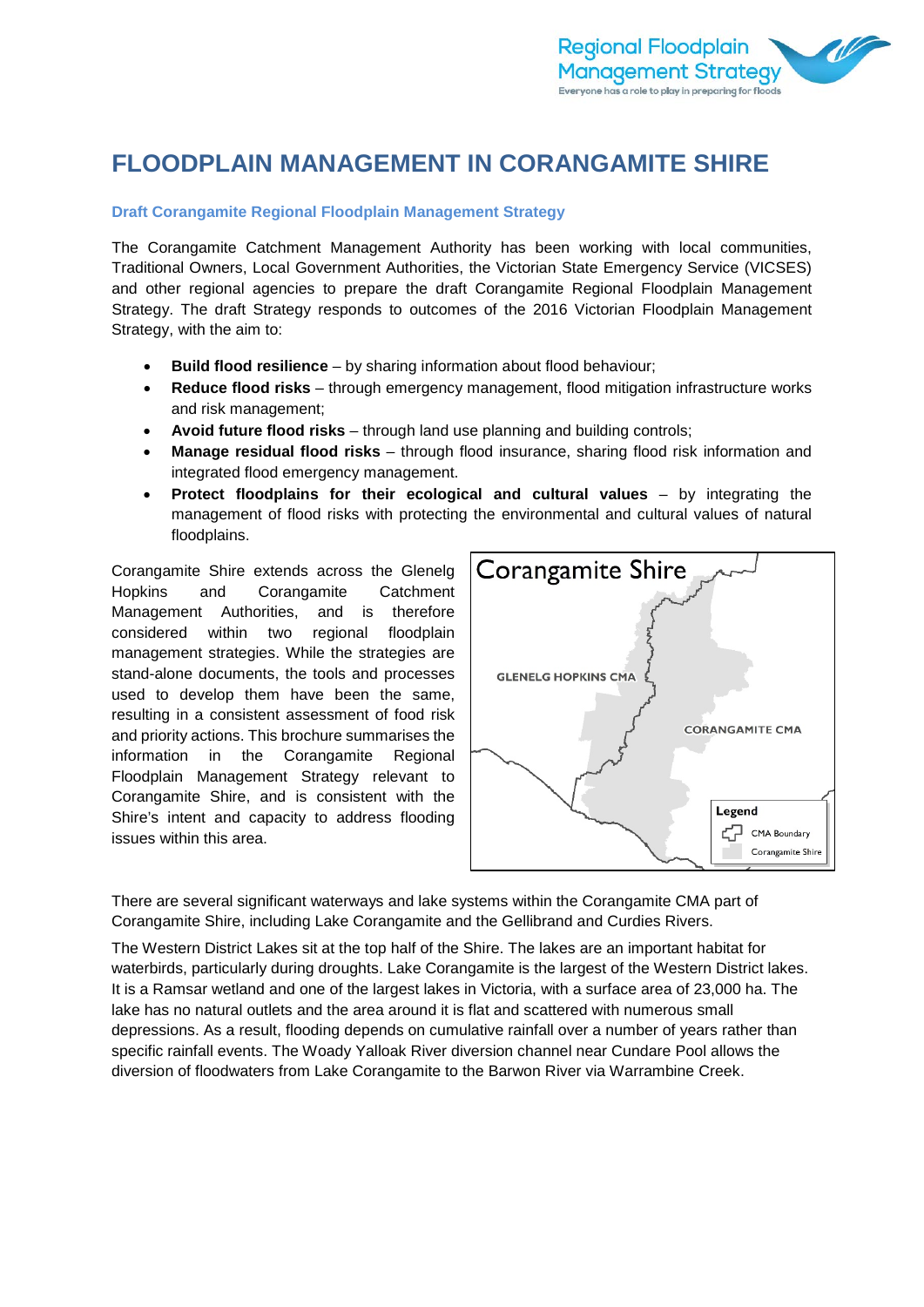

A significant waterway is the Gellibrand River, which originates outside the Shire in the Otway Ranges, enters the Shire at Lower Gellibrand River and discharges to the Southern Ocean at Princetown. The floodplains of the Gellibrand River and its tributaries are well developed and have a relatively flat gradient. Floodwaters are generally well confined by the narrow floodplain and are fast flowing with significant depths.

The coastal part of the Corangamite Shire includes two estuaries: the Gellibrand River estuary and the Port Campbell Creek estuary. Although the two are of very different scale, the processes at play are similar. They are both intermittent estuaries that naturally open and close to the sea by natural sand movement. Inundation of assets such as farmland or built infrastructure can occur when the river mouth is blocked. Excavation to reopen the entrance may be undertaken to reduce the extent of inundation under appropriate conditions, including water quality, river flow, ocean conditions and access. The management of the estuary entrance is governed by the Estuary Entrance Management Support System (EEMSS) outlined in the Corangamite Waterway Strategy 2014-2022 and, more specifically, the 2017 Gellibrand River Estuary Management Plan (currently in draft).





## **Corangamite Shire Flood Risks**

There were no priority risk areas identified within the portion of the Corangamite Shire in the Corangamite CMA region due to a lack of flood information for the rural and residential areas. A regional floodplain mapping project for the wider Corangamite Shire area will help identify any problem flood risk areas and help set appropriate actions. For example, there is a need to understand the risks associated with coastal storm surges in Port Campbell as well as riverine flood risks associated with Campbells Creek.

Another significant issue within the Shire is flood damages as a result of overland flows from smaller floods that can significantly damage the road network. The September 2016 floods caused more than \$2.5 million in damages to the road network and extensive road closures. Many closures were in areas that had flooded in the past and could have been better planned if mapping and data were available.

Major risks relate to the potential inundation of the Great Ocean Road at Princetown (this could occur in combination with riverine flooding from the Gellibrand River).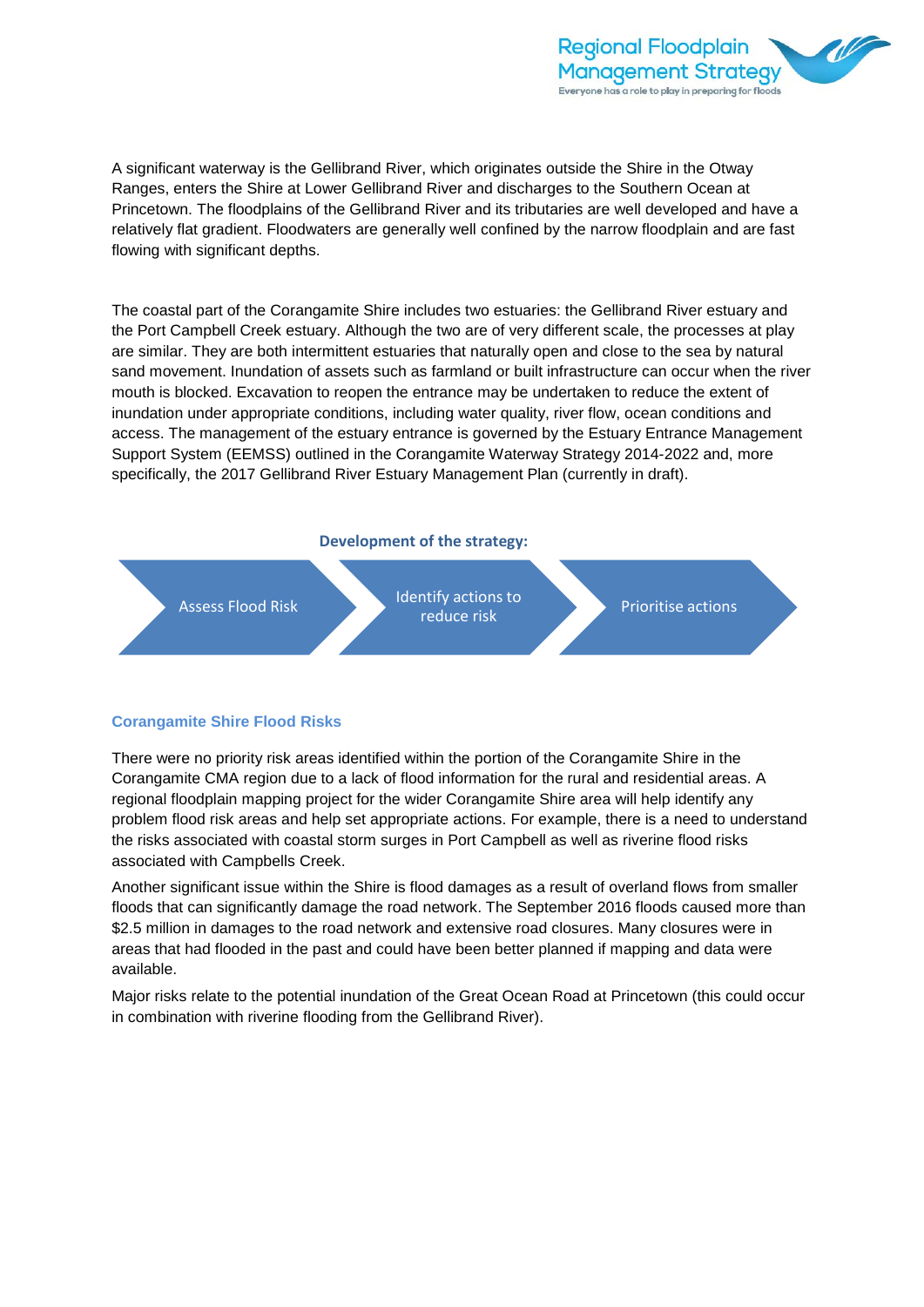

#### **Addressing Flood Risk**

Actions that do the most to reduce risk have been prioritised. All suggested actions are subject to feasibility, which may require further detailed investigation, and the availability of funding. The suggested actions have been priorities over a regional scale, and may not address some specific localised issues including stormwater flooding, which are more appropriately dealt with through other channels.

The flood mitigation actions proposed can be grouped into four categories:

**Flood mitigation infrastructure** involves the construction and management of physical works designed to reduce the impacts of flooding, such as levees, floodways and retarding basins. Example actions include managing waterways, developing retarding basins and developing or managing levees.

**Flood warning and emergency management**involves community education and awareness in support of flood preparedness to reduce existing flood risks. Example actions include the installation of flood warning systems on roads prone to regular flooding, and developing and sharing detailed flood maps. It also includes emergency management planning to manage residual risks such as updating Flood Emergency Management Plans.

**Flood intelligence** involves acquiring information about flood behaviour in order to understand the flood risk in more detail. An example action is the development of a flood study for a river reach.

**Land use planning** relates to tools such as Planning Schemes and building regulations, which manage development in flood-prone areas to reduce risk to life and property associated with new development. An example action is updating Planning Schemes to reflect current flood mapping.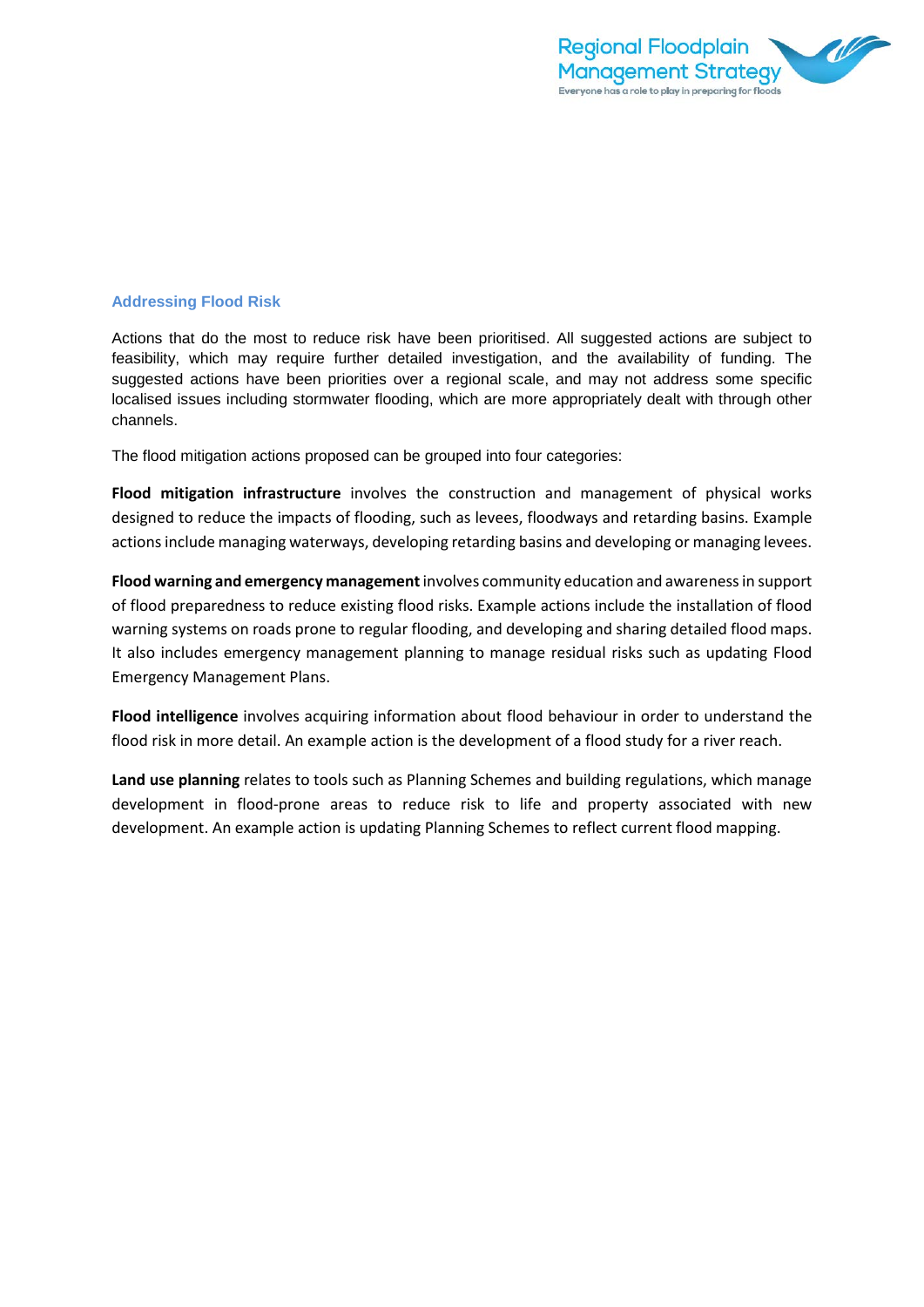